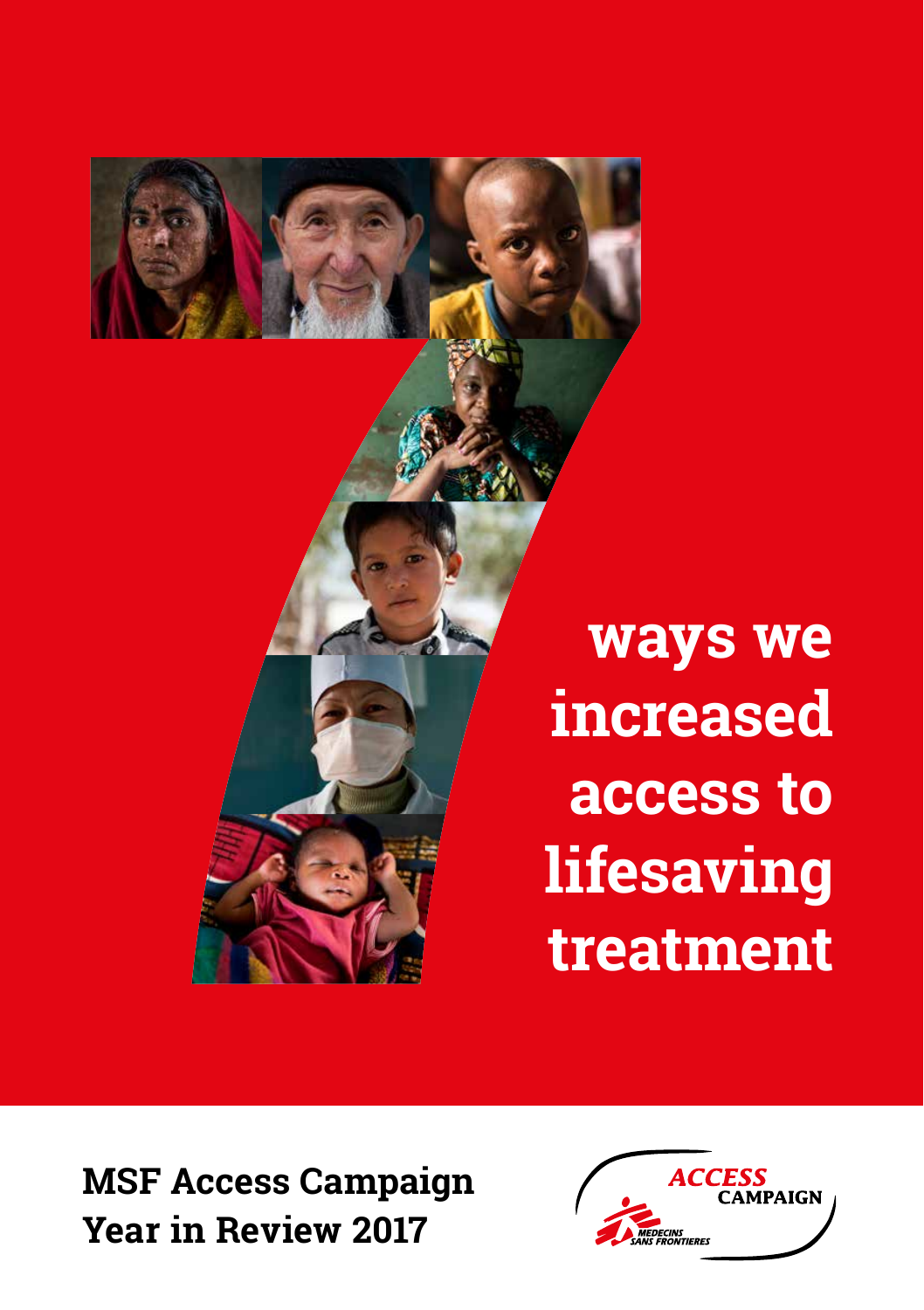### **Contents**

[Who we are. What we do.](#page-2-0) 3 [Foreword](#page-3-0) 4 Seven ways we increased access to lifesaving treatment: [1.](#page-4-0) Facilitating generics production 5 to drive down prices **2.** [Challenging high prices that 6](#page-5-0) [exclude children from lifesaving](#page-5-0)  [vaccines](#page-5-0) **3.** [Protecting space for more 7](#page-6-0) [producers of affordable](#page-6-0)  [medicines](#page-6-0) 4. [Getting treatment for the 8](#page-7-0) [most neglected patients](#page-7-0) **5.** [Collaborating to increase 9](#page-8-0) [access to lifesaving](#page-8-0)  [TB treatments](#page-8-0) **6.** [Developing a research agenda 10](#page-9-0) [focussed on patients' needs](#page-9-0) 7. [Harnessing patients' voices 11](#page-10-0)

[to drive change](#page-10-0)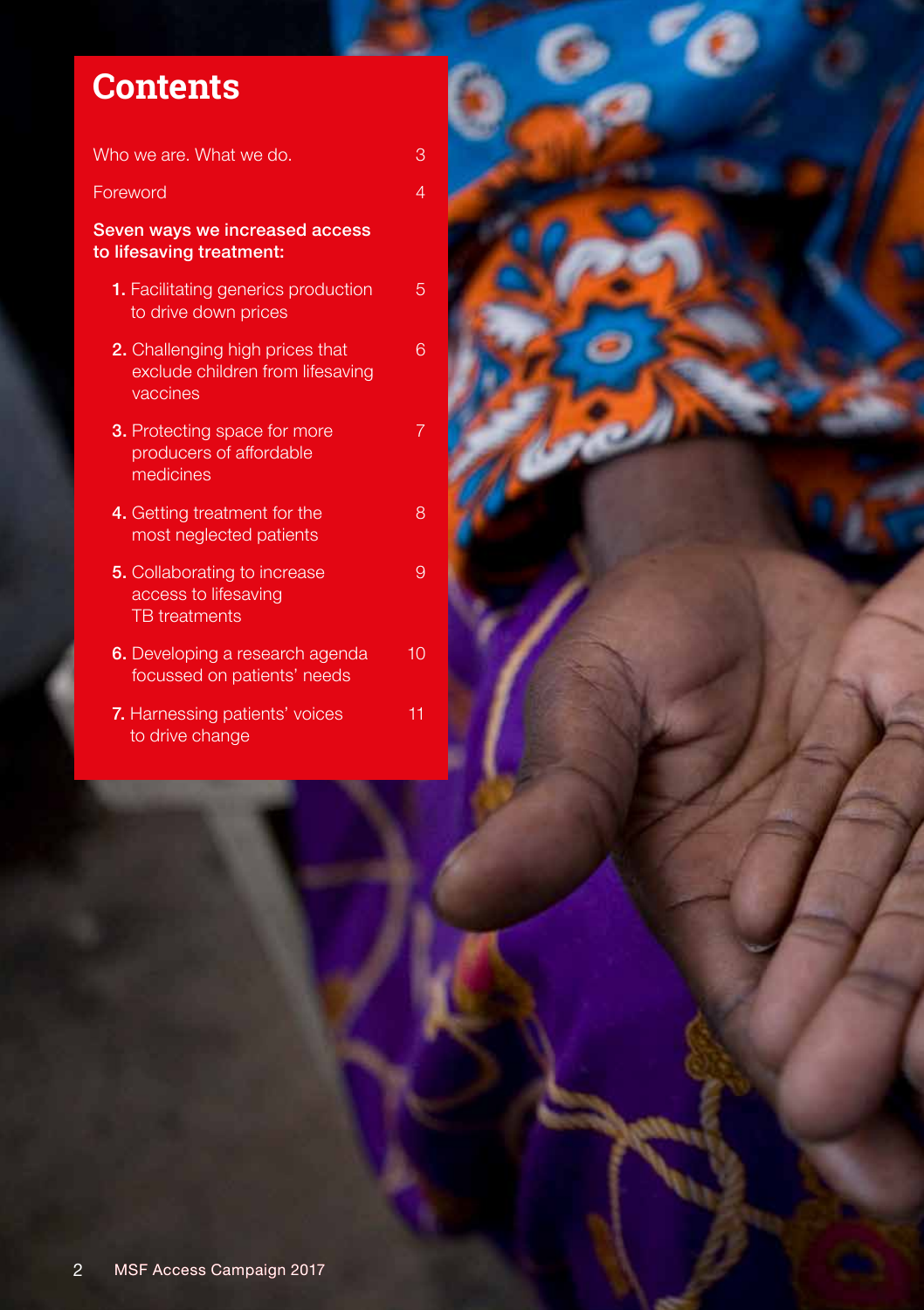### <span id="page-2-0"></span>**Who we are. What we do.**

We are a team of people with a range of skills – doctors, pharmacists, lawyers, scientists, communicators and campaigners – united by one purpose: to ensure that MSF staff have the tools in their hands to accomplish our medical humanitarian mission and bring effective care to people without access to treatment.

We work together to analyse and overcome barriers that stop people getting the medicines, vaccines and tests they need. Sometimes the barrier is the high price of medicines. Sometimes the tools aren't effective in the difficult conditions where we work. Sometimes the tools simply do not exist.

Adopting a variety of advocacy strategies to overcome these barriers, our work feeds into the wider commitment of MSF to put patient needs at the very centre of all we do.

Photo: © Brendan Bannon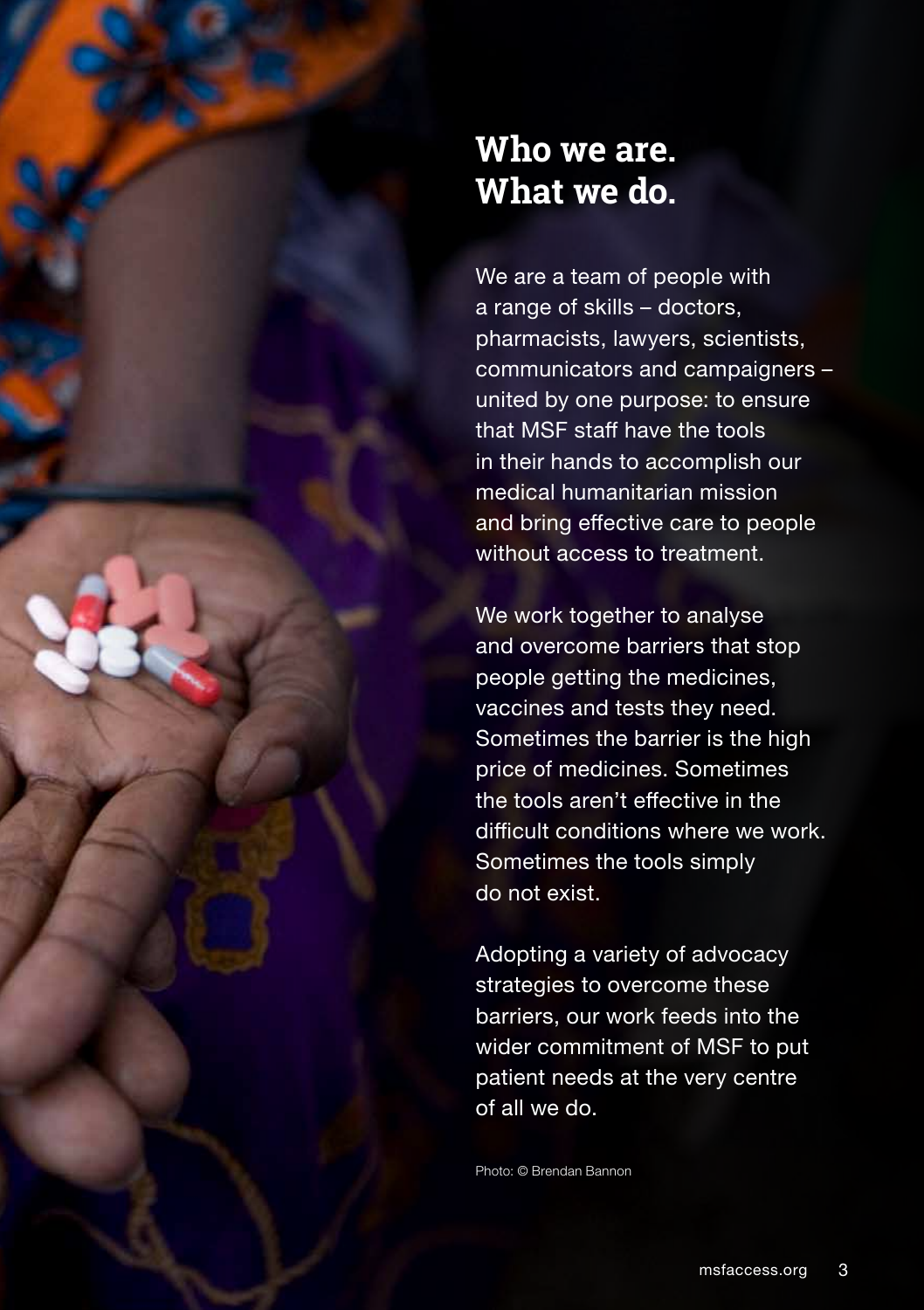### <span id="page-3-0"></span>**Foreword**

MSF created the Access Campaign in 1999 in response to the injustice we saw in our clinics where staff often didn't have the tools to treat the people who came to us for medical care.

Our first great challenge in the early 2000s was to support the battle to bring down the price of antiretroviral drugs for people living with HIV in developing countries. At the same time, we worked to ensure the development and use of artemisinin-based combination treatments to replace ineffective drugs like chloroquine for malaria, and promoted research and development for new treatments for sleeping sickness – leading to the creation of the Drugs for Neglected Diseases *initiative* (DND*i*).

Our work has continued to tackle the health inequality that allows some people to live but others to die according to their ability to pay.

Today we are fighting against exorbitant prices of new medicines to cure hepatitis C, for shorter and more effective treatments for tuberculosis, and for affordable and effective treatments for snakebite.

To give patients the best possible treatment, we also advocate to get better diagnostic tools developed, such as tests that can differentiate the causes of fever in sick patients or determine which drugs a patient with TB will respond to.

As we tackle the burning access and innovation needs our teams face today, we also work to change the rules of the game around medical innovation, access and pricing, so we don't have to fight the same battles again tomorrow.

We hope you will be inspired by our work and we invite you to join us in our continued efforts to ensure that everyone – no matter where they live – can benefit from advances in modern science and medicine.

Because medicines shouldn't be a luxury.

**Els Torreele** Executive Director MSF Access Campaign

### $c<sub>c</sub>$

Our work has continued to tackle the health inequality that allows some people to live but others to die according to their ability to pay."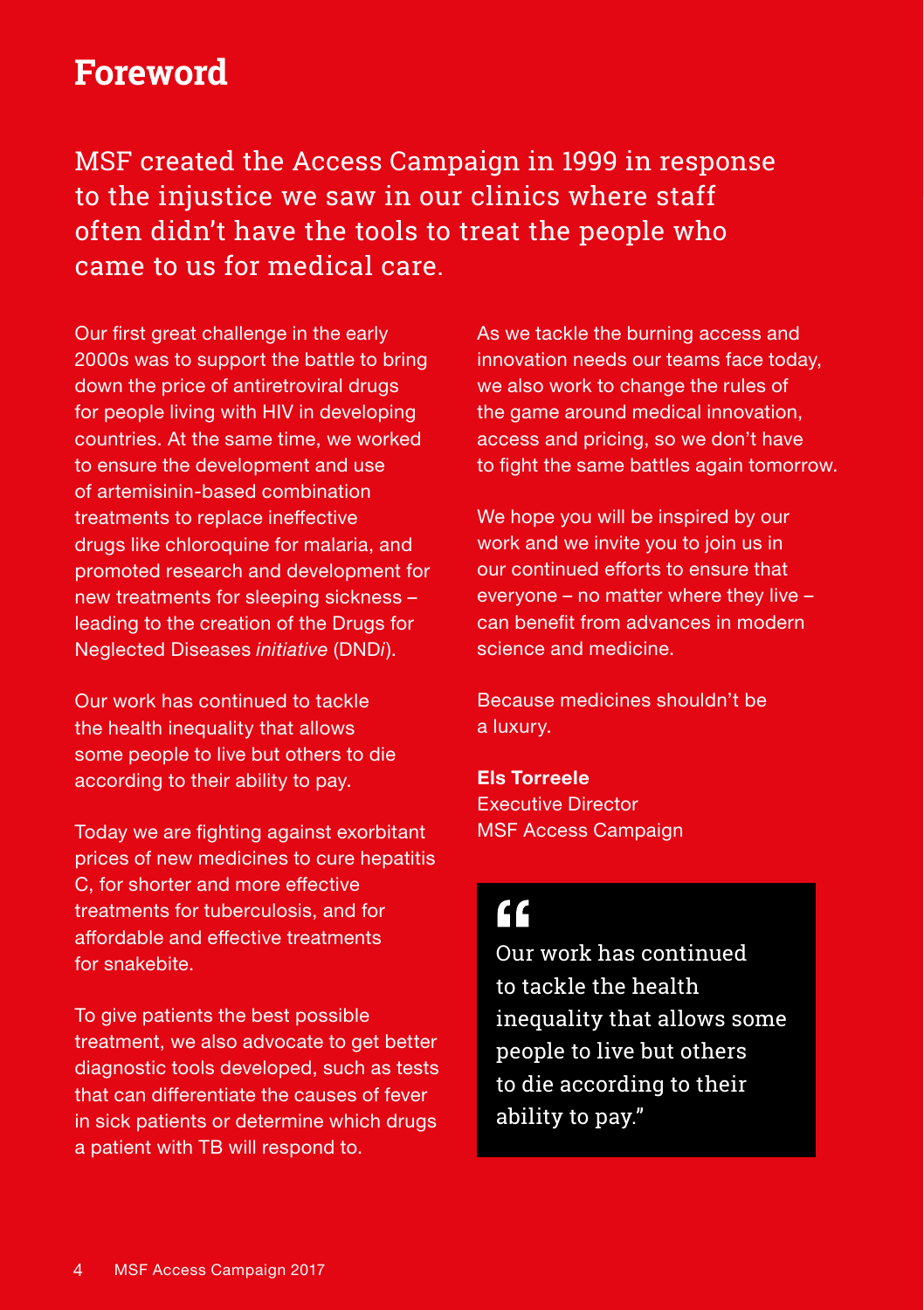## <span id="page-4-0"></span>**Facilitating generics production to drive down prices**<br>Focus: Hepatitis C



**The Challenge** Our teams have seen many lives transformed already by new medicines that can cure hepatitis C, and we are committed to helping many more people get treated. But the exorbitant price of the medicines has held us and other treatment providers back, especially in middle-income countries.

**The Work** Our medical staff first identified the best new medicines for people we know are waiting for treatment. We then reached out to generic drug manufacturers to develop more affordable versions of the drugs. After rigorous inspections, we confirmed the quality of the products from several different companies and invited them to pitch their products to us.

 **The Result** We were able to land a substantially lower price for the medicines – US\$120 for a 12-week treatment course. That's 10 to 15 times lower than we paid before and a world away from the initial commercial launch price of US\$147,000. Now we can move ahead and offer a cure to many more people with hepatitis C, and we want governments to demand the same low price for treatment.

#### $\overline{\mathbf{G}}$

Hepatitis C treatment should be available to everyone who needs it, no matter where they live."

**Dr Isaac Chikwanha** Hepatitis C Medical Adviser, MSF Access Campaign

Photo: A woman receiving medicines for hepatitis C treatment with MSF in Phnom Penh, Cambodia © Todd Brown

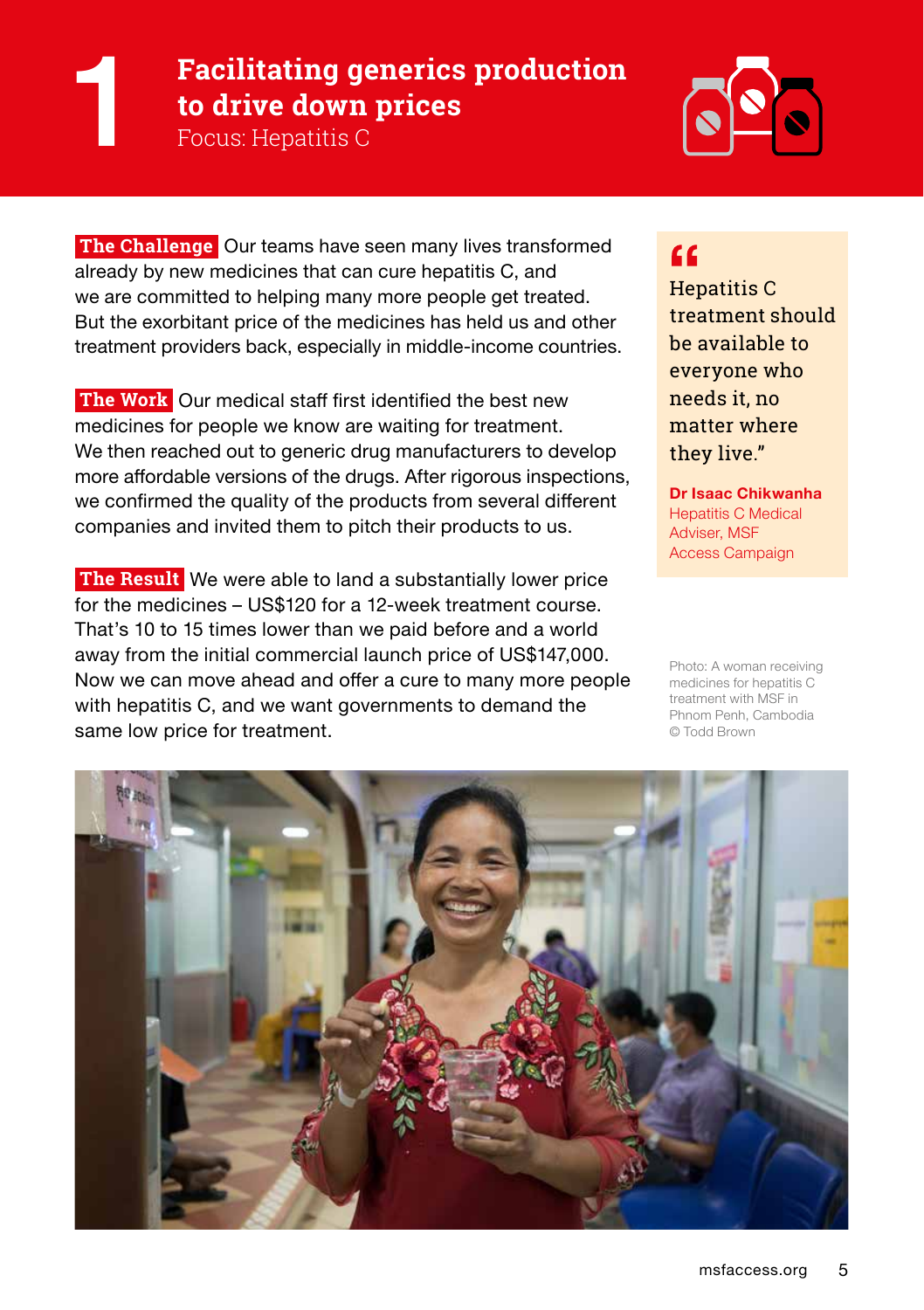### <span id="page-5-0"></span>**Challenging high prices that exclude children from lifesaving vaccines**<br>Focus: Pneumonia vaccine





 **The Challenge** Pneumonia is a merciless killer of children. In our projects we vaccinate children where we can against this common yet deadly respiratory disease. But worldwide, too many children are dying because the price of pneumococcal vaccine (PCV) is too high.

 **The Work** Our challenge to Pfizer over the price of its latest pneumonia vaccine, PCV13, has given us and other humanitarian actors a lower price so we can immunise more children. But millions more children in developing countries still need access to this vaccine. That's why we challenged Pfizer's patent on its vaccine in court in India, and why we are supporting another legal challenge in South Korea: to overturn the company's monopoly stranglehold on this lifesaving product.

**The Result** If we succeed in overturning Pfizer's monopoly, it will unblock the way for other producers to bring their own affordable pneumonia vaccines forward and get more children protected against this killer disease.

#### $\overline{\mathbf{G}}$

We see many children with life-threatening respiratory infections; many deaths could be prevented if more kids were vaccinated with PCV"

**Dr Anas Shorman**  MSF paediatrician, Jordan

Photo: Baby with severe pneumonia in MSF hospital in Jordan. © Enass Abu Khalaf-Tuffaha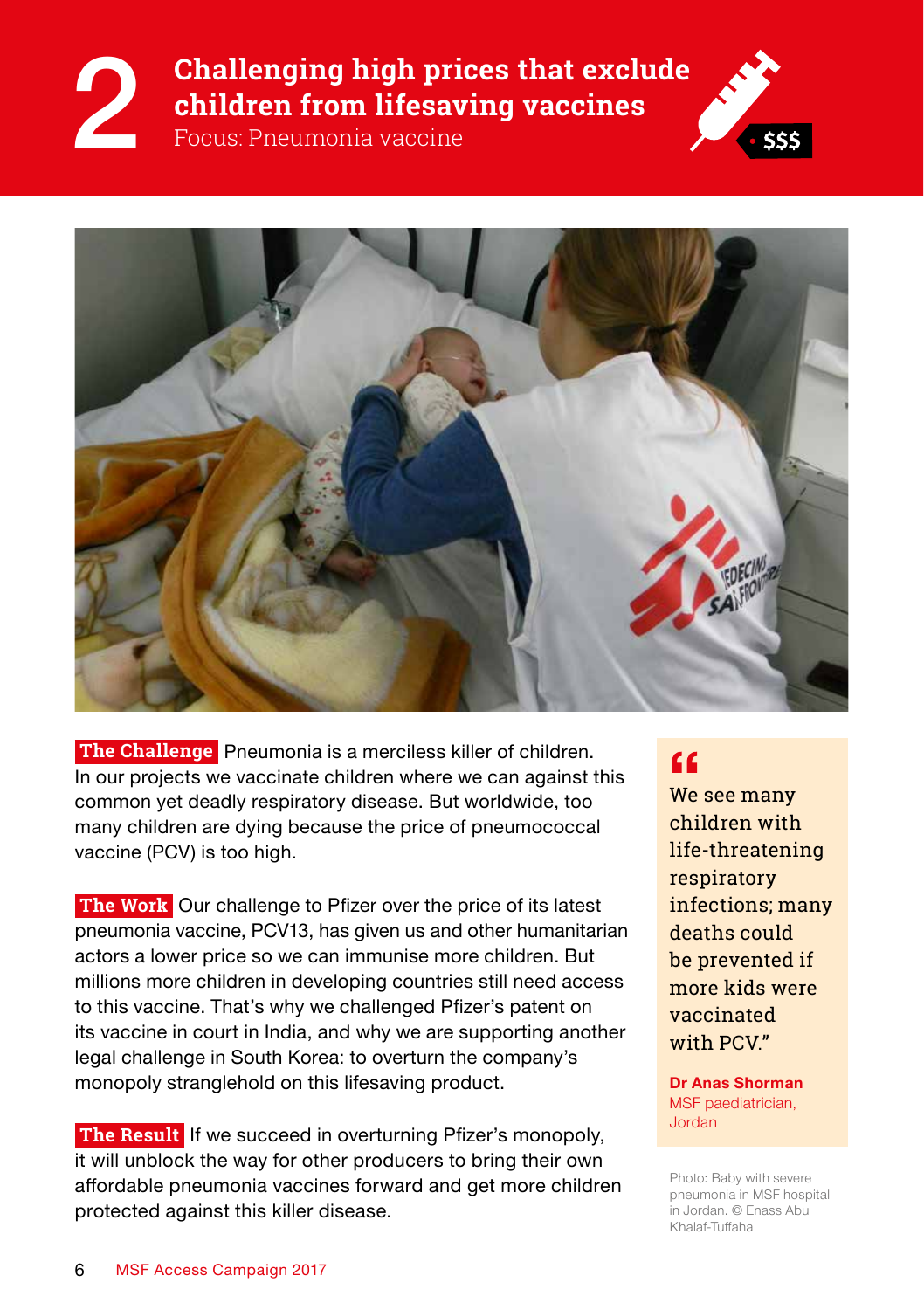# <span id="page-6-0"></span>**Protecting space for more producers**

Focus: Trade agreements and generic medicines

**The Challenge** We rely heavily on generic medicines to treat people who come to our clinics, because they are much more affordable. It's the reason, for instance, that we can now treat many more people living with HIV/AIDS or hepatitis C. But multinational pharmaceutical corporations see only a commercial threat to their business, so they try to get measures introduced into international trade agreements to squeeze out generic companies.

**The Work** Our legal and policy experts closely followed the negotiations of the Trans-Pacific Partnership (TPP) and Regional Comprehensive Economic Partnership (RCEP), calling out policies such as those on intellectual property, that would block or delay generic medicines production. We also supported the voices of those most affected – patients and civil society groups – to raise the alarm publicly when required.

**The Result** We and others succeeded in getting some harmful provisions pulled out of the TPP, which we called "the worst deal for access to medicines ever." We also called out damaging provisions put forth by Japan and South Korea in the RCEP agreement.

#### $c c$

We shudder at the thought that the multinational pharmaceutical industry could succeed in gutting generic competition so that profit reigns above people's lives."

**Leena Menghaney**  Head – South Asia, MSF Access Campaign

Photo: Leading the protests against RCEP in India © Siddarth Singh

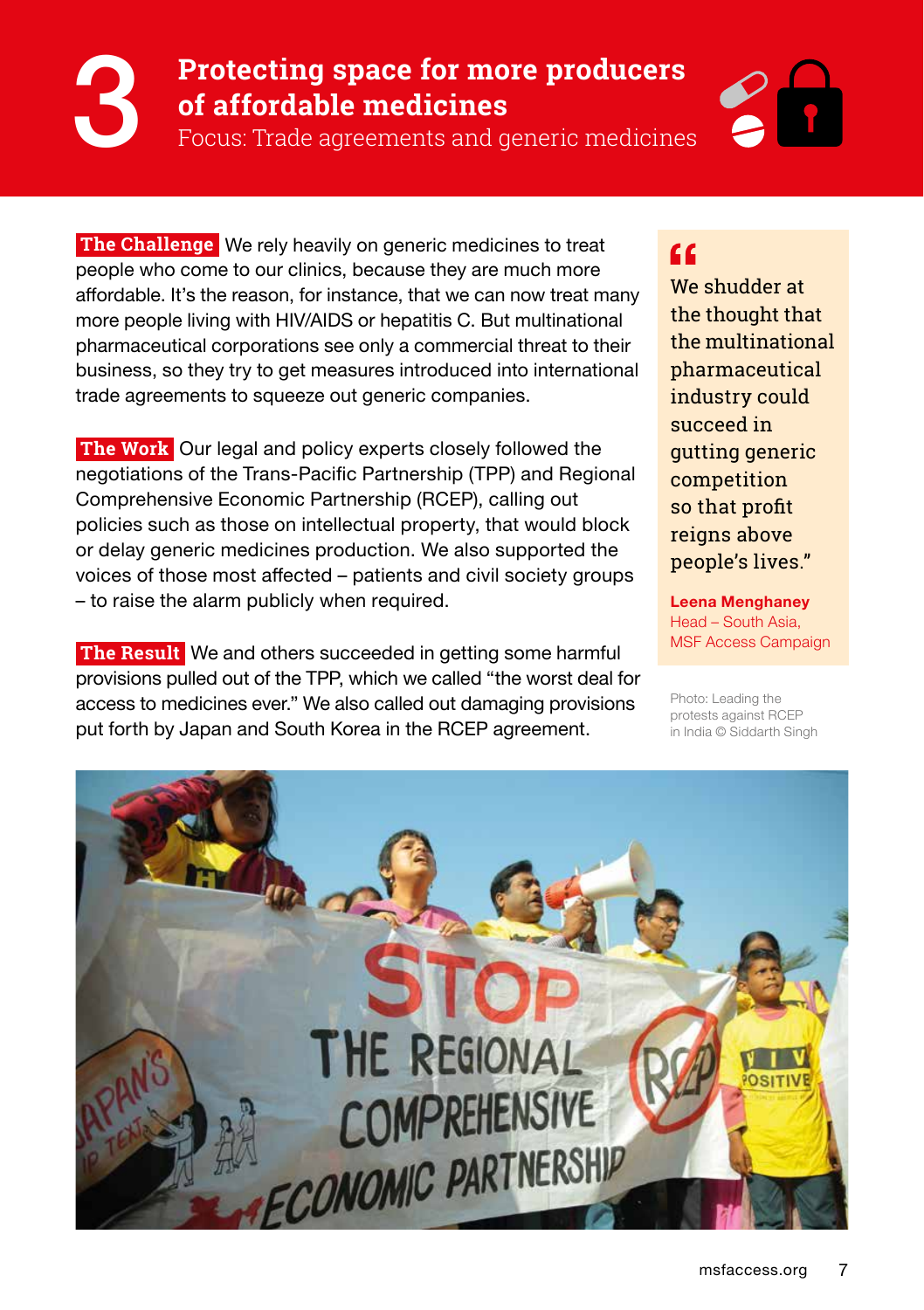### <span id="page-7-0"></span>**Getting treatment for the most neglected patients**<br>Focus: Snakebite





 **The Challenge** MSF teams see the havoc caused by a single snakebite to individuals and their families. Snakebites kill more than 100,000 people each year and disable even more. We currently face a crisis in access to affordable and effective antivenoms, particularly in parts of Africa. A major producer of antivenom has recently dropped out.

 **The Work** To deal with the immediate challenges, we helped MSF teams identify the best currently available antivenom for the snakes in their geographic region. And we also worked with other teams to find ways to get hold of more effective products in the future. But the crisis in access to affordable, effective products goes far beyond our own projects. That's why we called on WHO to bring global attention to the issue and to start engaging governments in finding solutions.

 **The Result** Getting WHO to include snakebite on its list of neglected diseases last year means that people are now readied for action to address this issue urgently. WHO is able to move ahead with a multifaceted roadmap to tackle the issue, bringing in all the necessary players. We remain focussed on the need to increase access to affordable effective antivenoms and to that end we also continue our support for WHO's work to publish a list of effective antivenoms.

#### $\epsilon$

Imagine how frightening it must be to be bitten by a snake knowing it may kill you and there is no treatment available or that you can afford."

**Dr Gabriel Alcoba**  MSF Medical Adviser on snakebite

Photo: Bonaventure Ndjekpe is kept under surveillance after being bitten by a snake in the Central African Republic. © Alexis Huguet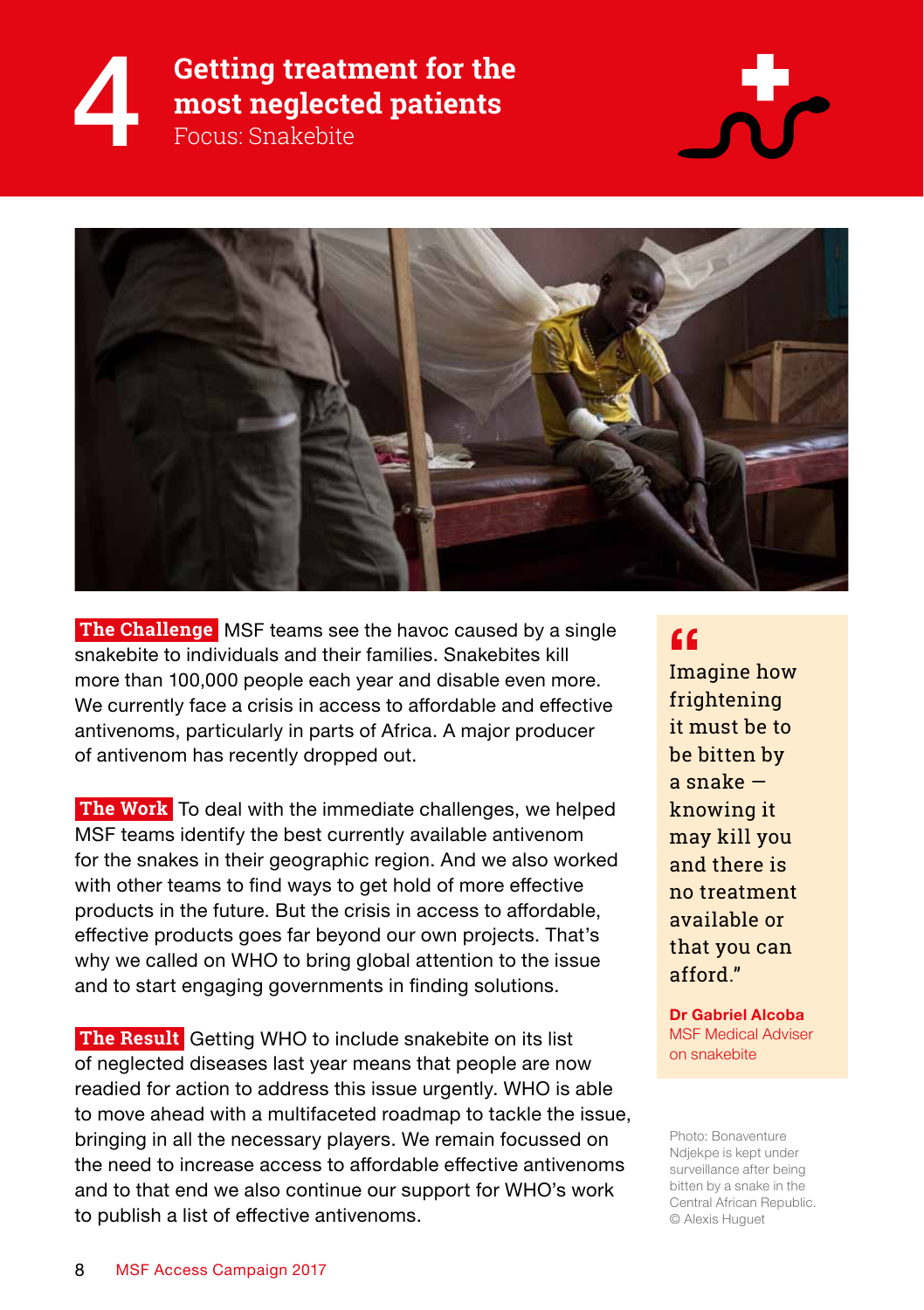### <span id="page-8-0"></span>**Collaborating to increase access to lifesaving TB treatments**<br>Focus: TB advocacy



**The Challenge** Recently we have been able to provide newer, more effective drugs to treat people with drug-resistant tuberculosis (TB). It's been an incredible experience, bringing new hope to many people in our care who had given up hope. But only a fraction of people worldwide who could benefit are actually getting these medicines. We believe governments must step up now to introduce the new drugs in TB treatment programmes – along with a raft of other improved tools and policies to tackle the world's leading infectious killer.

**The Work** We joined forces with the Stop TB Partnership to launch the #StepUpforTB campaign to call on governments to fulfil their responsibilities to people with TB, and to implement WHO guidelines on prevention, testing and treatment (including using newer medicines). We created a basic accountability tool in support of this campaign by bringing together research findings from 29 countries in our report "Out of Step" to highlight where progress has been made and where work is still to be done.

 **The Result** More than 38,000 people in over 120 countries signed up to the petition calling on governments to step up and improve care for people with TB. Our messages are being heard. We are beginning to see some governments already take action to improve the care they offer.

#### $\epsilon$

MSF is disheartened to see **governments** still not doing enough to scale up access to newer drugs that provide a real chance of survival"

**Sharonann Lynch** HIV & TB Adviser, MSF Access **Campaign** 

Photo: Ministry of Health and MSF staff look at a patient's X-rays in Chechnya. © Lana Abramova

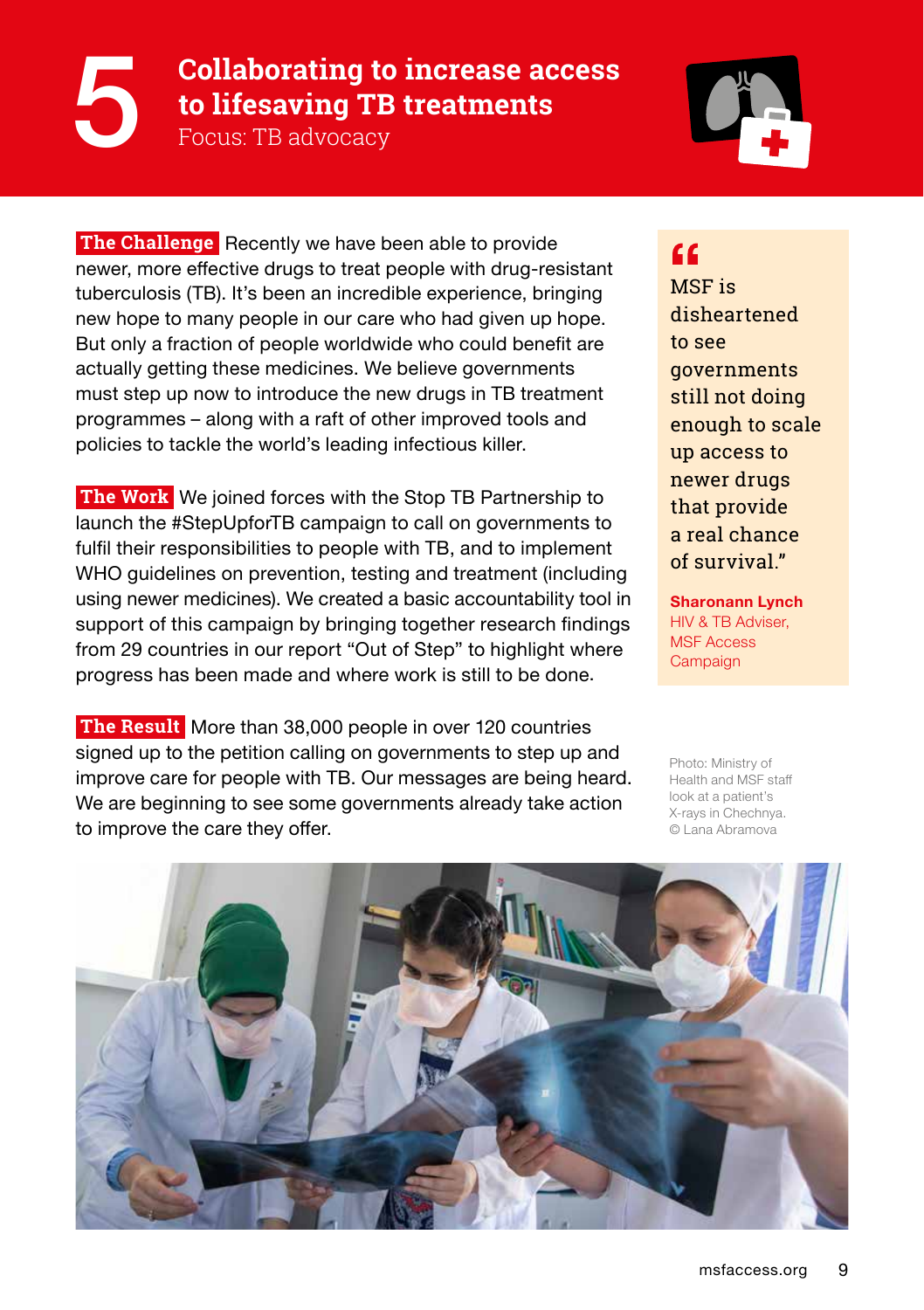<span id="page-9-0"></span>

# **Developing a research agenda<br>
<b>C** focussed on patients' needs<br>
Focus: Diagnosing infections and ensuring<br>
appropriate antibiotic use **focussed on patients' needs**

appropriate antibiotic use





 **The Challenge** With today's tools, we often can't tell if someone with a fever needs treatment with antibiotics or not. As a result, many who don't need the drugs are given them, while others who do need them can't access them. Resistance to antibiotics is a growing global challenge, so it is critical that we and others have the tools to better diagnose the causes of fever in our patients.

**The Work** Laboratory scientists on our team have been monitoring what diagnostic tests exist or are coming down the research and development pipeline. We're looking for robust tools that can function in the tough conditions where we work and quickly help us determine if a patient needs an antibiotic or not. Ideally, we are also looking for a test to diagnose and distinguish several different diseases at once, and also identify any drug resistance that may already be present.

 **The Result** Our team helped develop the first 'target product profile' – a set of criteria for companies to use to design their products – for a diagnostic test that can differentiate bacterial from non-bacterial infections. Now manufacturers need to step up and turn this into a reality.

### $\epsilon$

We need better tools to identify the causes of serious infections in people and avoid unnecessary – and potentially harmful – treatments."

**Dr Lachlan McIver** Medical Adviser, MSF Access Campaign

Photo: MSF's project in West Bengal, India aims to improve diagnosis and treatment of undifferentiated fevers. © MSF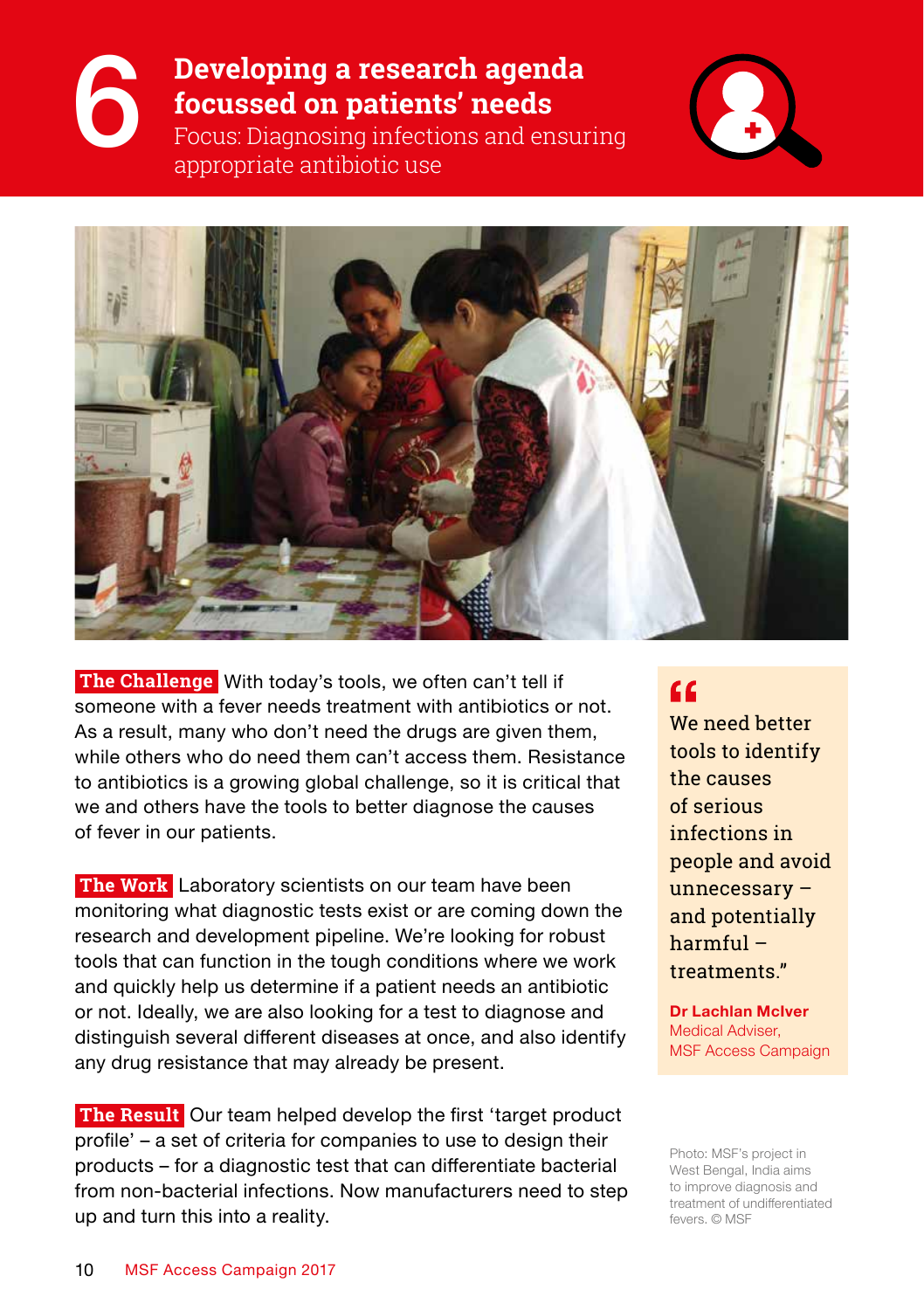### <span id="page-10-0"></span>**Harnessing patients' voices to drive change**<br>**Pocus: "Fix the Patent Laws" Campaign**



**The Challenge** Many people in South Africa, including patients in our clinics, are shut out of essential medical care by exorbitant drug prices. South Africa's outdated patent laws make it easy for pharmaceutical corporations to get unmerited patents on their products. This means the companies can easily exert a monopoly stranglehold on products, blocking out competition from producers of more affordable generic medicines.

**The Work** We worked together with the "Fix the Patent Laws" Coalition of patient groups to amplify their voices and demand reform of drug patent laws. We gathered case studies to show how patents are damaging people's access to lifesaving medicines, and made official submissions to push for policy change, based on our experiences as a treatment provider.

 **The Result** After several years of advocacy work and public pressure, the government of South Africa finally published a new draft policy document emphasising the priority of people's health needs in setting policies. A final policy is expected in 2018 and a clear path has now been set towards opening up access to more affordable medicines for all by fixing South Africa's patent laws.

### $cc$

We have lost comrades and friends simply because they couldn't access the medicines they needed due to high prices driven by unwarranted patent monopolies."

**Sibongile Tshabalala** Chairperson of the Treatment Action **Campaign** 

Photo: 'Fix the Patent Laws' brings together 36 patient groups. © MSF